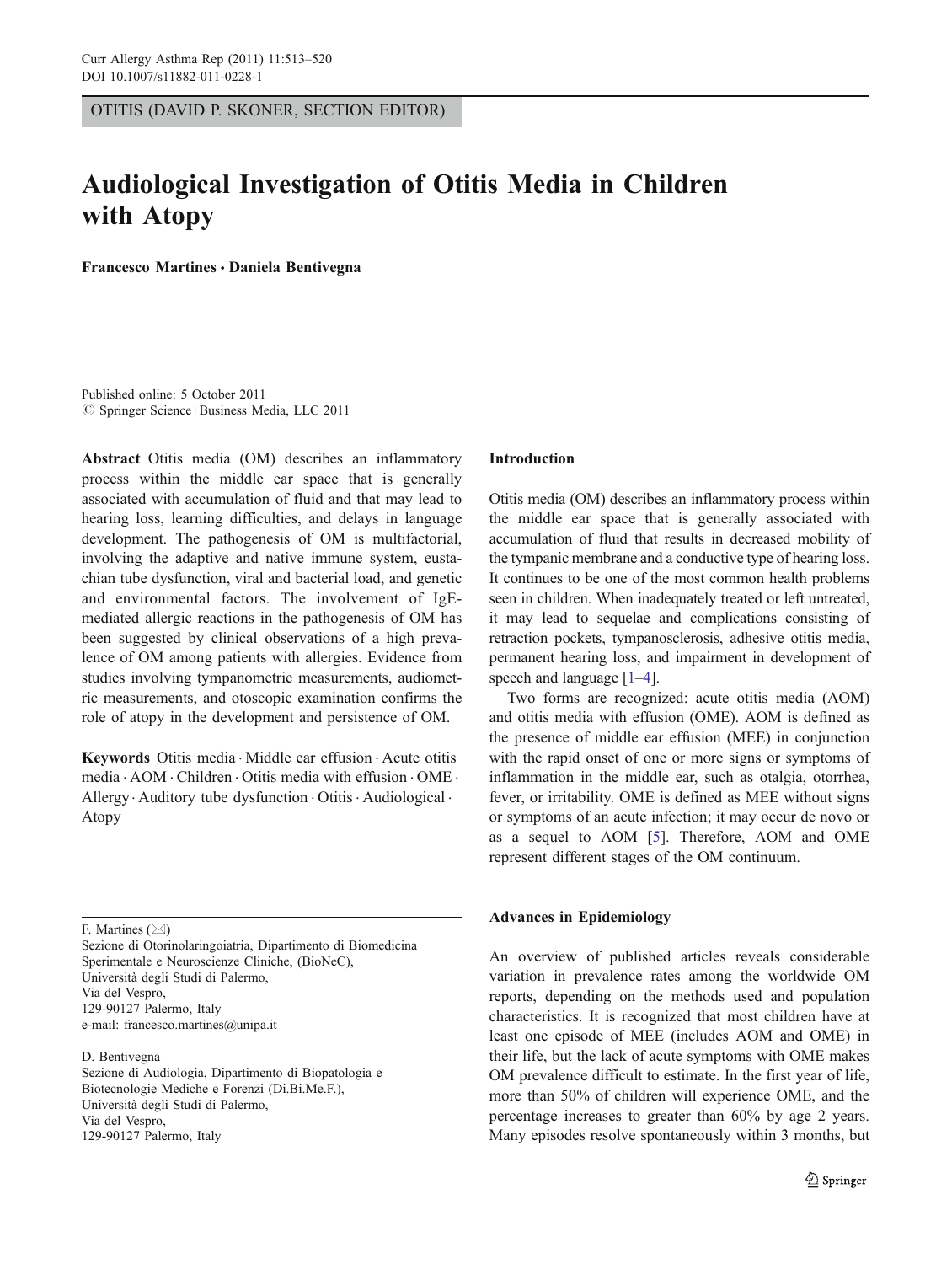about 30% to 40% of children have recurrent OME, and 5% to 10% of episodes last 1 year or longer [\[6](#page-6-0)–[8](#page-6-0)]. Reviewing some articles about the issue, Zielhuis et al. [\[9](#page-6-0)] used the age-specific prevalence rate and came to the conclusion that the rate has two peaks: one at about 2 years of age, probably leading to immaturity of function of the immune system and to anatomic and functional diversity of the eustachian tube (ie, nearly horizontal orientation), and the other at about 5 years of age, probably because children attend the same classes at school, with consequent increased susceptibility to infectious and allergic agents. With increasing age, the prevalence rate of MEE decreased. The reported prevalence rates of OM among primary school children in the literature are 10.4% in a study from Turkey including 912 children between 6 and 8 years of age [\[10](#page-6-0)], 6.8% in Italy (2,132 children, 5–14 years old) [\[11](#page-6-0)•], 9.5% in The Netherlands (1,004 children, 5–8 years old) [\[12](#page-6-0)], 13.8% in Saudi Arabia (4,124 children, 1–8 years old) [\[13](#page-6-0)], and 6.5% in Greece (5,121 children, 6–12 years old) [[14\]](#page-6-0).

#### Advances in Pathogenesis

The panel report from the Ninth International Research Conference on Otitis Media suggests that the etiology of OM is multifactorial, as many different factors are implicated in the pathophysiology of this disease [[15](#page-6-0)••]. OM is mainly an infectious disease resulting from interplay between microbial load (viral and bacterial) and immune response, and it is clearly related to dysfunction of the eustachian tube. All factors known to cause OM relate to these two core elements: host factors such as age, genetic predisposition, and atopy relate to the impaired immune system, whereas environmental factors such as bottle feeding, mother's working, group day care attendance, and season of year relate to microbial load [\[5](#page-6-0)].

For many years, physical obstruction of the eustachian tube was thought to produce MEE because of negative middle ear pressure and fluid transudation (ex vacuo theory). Presently, more complex theories describe the crucial role of the eustachian tube in maintaining a healthy middle ear via equilibration of pressure between the middle ear and ambient air (ventilatory function), protection against nasopharyngeal pressure variations and ascending secretions or pathogens (protective function), and clearance of secretions and debris toward the nasopharynx (clearance function) [[16,](#page-6-0) [17\]](#page-6-0). Therefore, the dysfunction can be caused by extrinsic factors, such as upper respiratory tracts infections (URTIs), adenoid hypertrophy, chronic sinusitis, or rhinitis, or by intrinsic factors, such as infection or allergy, that are common diseases among primary school children. Moreover, infants and young children are vulnerable to OM because their eustachian tubes are short, floppy, and horizontal, and they function poorly. If sustained, the dysfunction might be followed by aspiration of potential pathogens (viruses and bacteria) from the nasopharynx to the middle ear. Streptococcus pneumoniae, Moraxella catarrhalis, nontypeable Haemophilus influenzae, and respiratory syncytial virus or rhinovirus are the predominant pathogens that cause OME. Pathogens or by-products stimulate local resident cells, attracting immune-effector cells and provoking the inflammatory response largely responsible for clinical manifestations [[18](#page-6-0)].

## Role of Atopy

Recent guidelines from otologists, pediatricians, and allergists based on clinical evidence support the role of atopy in the development and persistence of OM [[11](#page-6-0)•, [15](#page-6-0)••]. Atopy had been defined by the European Academy of Allergy and Clinical Immunology Nomenclature Task Force as a personal or familial tendency to produce IgE antibodies in response to low doses of allergens, usually proteins. It is the genetic predisposition, transmitted as a dominant factor, to become allergic to a definite number of specific allergens [\[19](#page-6-0)]. Approximately 20% to 30% of the general population and 10% to 15% of children are atopic [[20\]](#page-6-0).

In 1931, Proets [[21](#page-6-0)] was the first to note a relationship between patients with allergic rhinitis (AR) and OM, and Koch [[22](#page-6-0)] was the first to include observations of eosinophilia in otorrhea, supporting the contention that the middle ear takes part in allergic reactions similar to those seen in the nose and sinuses. In 1967, Shambaugh [\[23](#page-6-0)] described middle ear inflammation associated with allergic diseases as "allergic otitis media." He mentioned that one of the criteria for the diagnosis was the presence of an extremely viscous mucoid effusion containing eosinophils [[23\]](#page-6-0). Recently, other investigators have reported that the composition of the inflammatory substrate in MEE is similar to the late-phase allergic response seen in other areas of the respiratory tract, such as in chronic sinusitis, AR, and asthma. Wright et al. [\[24](#page-6-0)] demonstrated an increased expression of interleukin (IL)-5 and eosinophils in the middle ear mucosa of patients with OM. Hurst and Venge [\[25](#page-6-0)] reported elevated levels of eosinophil cationic protein in MEE. Also, Nagamine et al. [\[26](#page-6-0)] observed the accumulation of eosinophils and eosinophil cationic protein in MEE. Jang and Kim [\[27](#page-6-0)] found significantly higher levels of allergic mediators such as IL-4, IL-6, and tumor necrosis factor- $\alpha$  in the MEE of the allergic individuals suffering from OM. Sobol et al. [\[28](#page-7-0)] also found that atopic patients have a significantly higher percentage of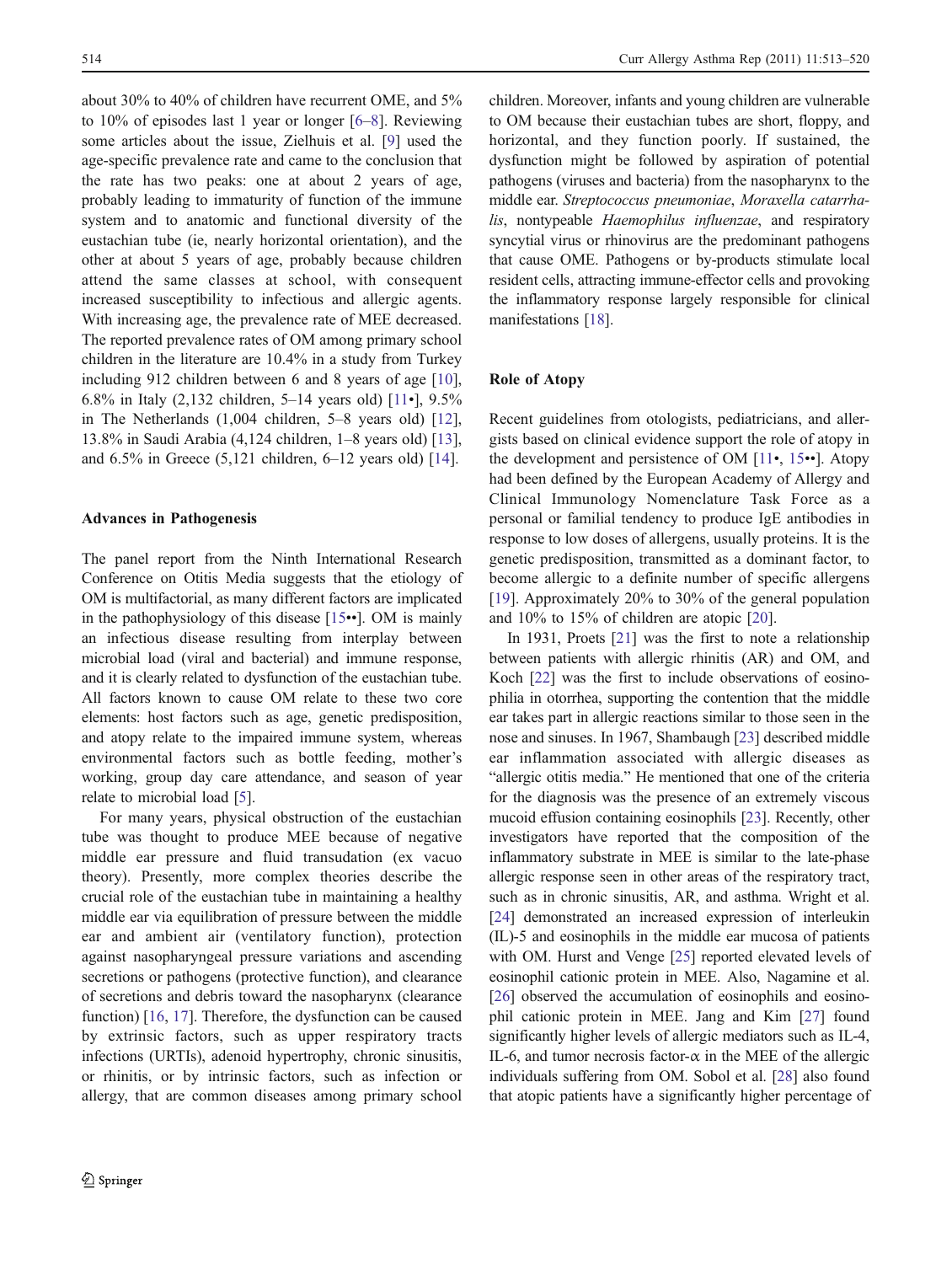T lymphocytes, eosinophils, mast cells, basophils, IL-4, and IL-5 in MEE, and Hurst and Venge [[25\]](#page-6-0) reported that mast cells and the mediator tryptase are present in the majority of ears that have chronic effusion. Overall, these results support the hypothesis that the immunopathologic mechanism underlying the development of MEE can be largely a result of the effects of T-helper type 2 (Th2) mediators; thus, the inflammation within the middle ear of many patients is allergic in nature. In contrast to atopic patients, nonatopic patients revealed different cellular and cytokine profiles in the MEE and nasopharynx, with a predominantly Th1 mediated inflammatory response [[29](#page-7-0)].

Allergy may be related to OM etiology through different mechanisms. Experiments indicated that the middle ear mucosa is capable of sustaining an allergic reaction; however, the extent and duration of inflammation were limited, and OME was not observed. It is now well-known that the nose and middle ear are not independent entities, but rather they belong to a system of contiguous organs, including the nose, eustachian tube, palate, nasopharynx, middle ear, and mastoid cells—the so-called rhinopharyngotubal unit. Basically, nasal allergic inflammation leads to swelling and obstruction of the eustachian tube, which in turn determines a negative pressure in the middle ear and an improper ventilation. In this context, a transient eustachian tube opening results in aspiration into the middle ear cavity of nasopharyngeal secretions containing bacteria and viruses with the obvious physiopathological consequences [\[30](#page-7-0)•]. Moreover, several studies revealed the presence of very similar cellular and cytokine profiles in adenoid tissue, showing that adenoids also may represent a potential site of allergic inflammation. Adenoid inflammation with concomitant hypertrophy has long been recognized as the most common cause of eustachian tube dysfunction in children and, thus, of OM [\[31](#page-7-0)••, [32\]](#page-7-0). Reviewing the literature, we found that many epidemiologic studies were conducted to support the existence of a relationship between OM and atopic disease. Using objective intradermal and in vitro testing, many investigators have demonstrated a high prevalence of OME among atopic patients: Dohlman (56%) [\[33\]](#page-7-0), Mao (29%) [\[34](#page-7-0)], Jordan (74%) [[35](#page-7-0)], Solow (72%) [[36\]](#page-7-0), Lecks (88%) [[37\]](#page-7-0), Fernandez and McGovern (55%) [[38\]](#page-7-0), Whitcomb (100%) [\[39\]](#page-7-0), Draper (53%) [\[40](#page-7-0)], Hall et al. (100%) [\[41](#page-7-0)], McMahan et al. (93%) [\[42\]](#page-7-0), Modrzyński et al. (72%) [\[43](#page-7-0)], Hurst and Venge (100%) [\[25](#page-6-0)], Nsouli et al. (78%) [\[44\]](#page-7-0), Yeo et al. (28%) [[45\]](#page-7-0), Hurst et al. (81%) [[46\]](#page-7-0), Sobol et al. (30%) [[28\]](#page-7-0), Alles et al. (94%) [\[47\]](#page-7-0), and Martines et al. (28.04%) [[48](#page-7-0)••]. In our study, conducted in children 5 to 6 years of age, 60% of those with OME were atopic, while 40% were nonatopic. A total of 42.85% of the atopic population was found to suffer from OME, while the

percentage with OME among nonatopic individuals was 6.29% [[49](#page-7-0)••].

## Advances in Audiological Diagnosis

The diagnosis of middle ear pathology, especially in children, can be difficult. MEE is a prerequisite for AOM and OME. Many diagnostic procedures are used to detect MEE, including use of pneumatic otoscopy, tympanometry, and acoustic reflectometry.

Pneumatic otoscopy is the primary diagnostic method for OM recommended by the guidelines of the American Academy of Otolaryngology Head and Neck Surgery [\[50](#page-7-0)]. It provides detailed information about the change in the tympanic membrane and the middle ear. The main features in diagnostic assessment of the tympanic membrane in OM were classified by Kaleida and Fireman [\[51](#page-7-0)] into color, mobility, translucency, fluid appearance, and retraction. Tympanic membrane findings that are suggestive of OM are color other than pearly gray, opacification of tympanic membrane, fluid level, decreased mobility, and retracted position [[51\]](#page-7-0). These findings are to be combined with a clinical history to differentiate OME from AOM. Acute symptoms in AOM may include earache, tugging or rubbing of the ear, irritability, restless sleep, and fever.

Tympanometry is a simple and objective method that assesses transmission and pressure system integrity of the middle ear; it also measures auditory canal volume and eustachian tube function by introducing air under pressure. The tympanographic trace was classified according to basic curve types described by Liden and Jerger: type A, normal eustachian tube function; type B, flat tympanogram characteristic of the presence of fluid in middle ear; and type C, characterized by peaks at very negative pressures (typically −150 decaPascal [daPa]) and may be indicative of eardrum reaction.

Audiometry can be used to confirm the diagnosis of OM. Conductive hearing loss is a common sequelae of OM due to the attenuation of sound reaching the inner ear by MEE. Audiometric threshold is considered as the pure tone average for the frequencies 0.5 to 1 to 2 to 4 to 8 kHz and divided as follows: normal hearing  $(\leq 20 \text{ dB})$ , light hearing loss (21–40 dB), moderate hearing loss (41–70 dB), severe hearing loss (71–90 dB), and profound hearing loss (>90 dB). The report of the Eighth Research Conference of Otitis Media stated that children with bilateral MEE had hearing levels 10 to 16 dB worse than those of children without MEE in all age groups. Hearing levels in children with OM usually range from 10 to 40 dB, depending on character and quantity of effusion [[52\]](#page-7-0). Fria et al. [\[53](#page-7-0)]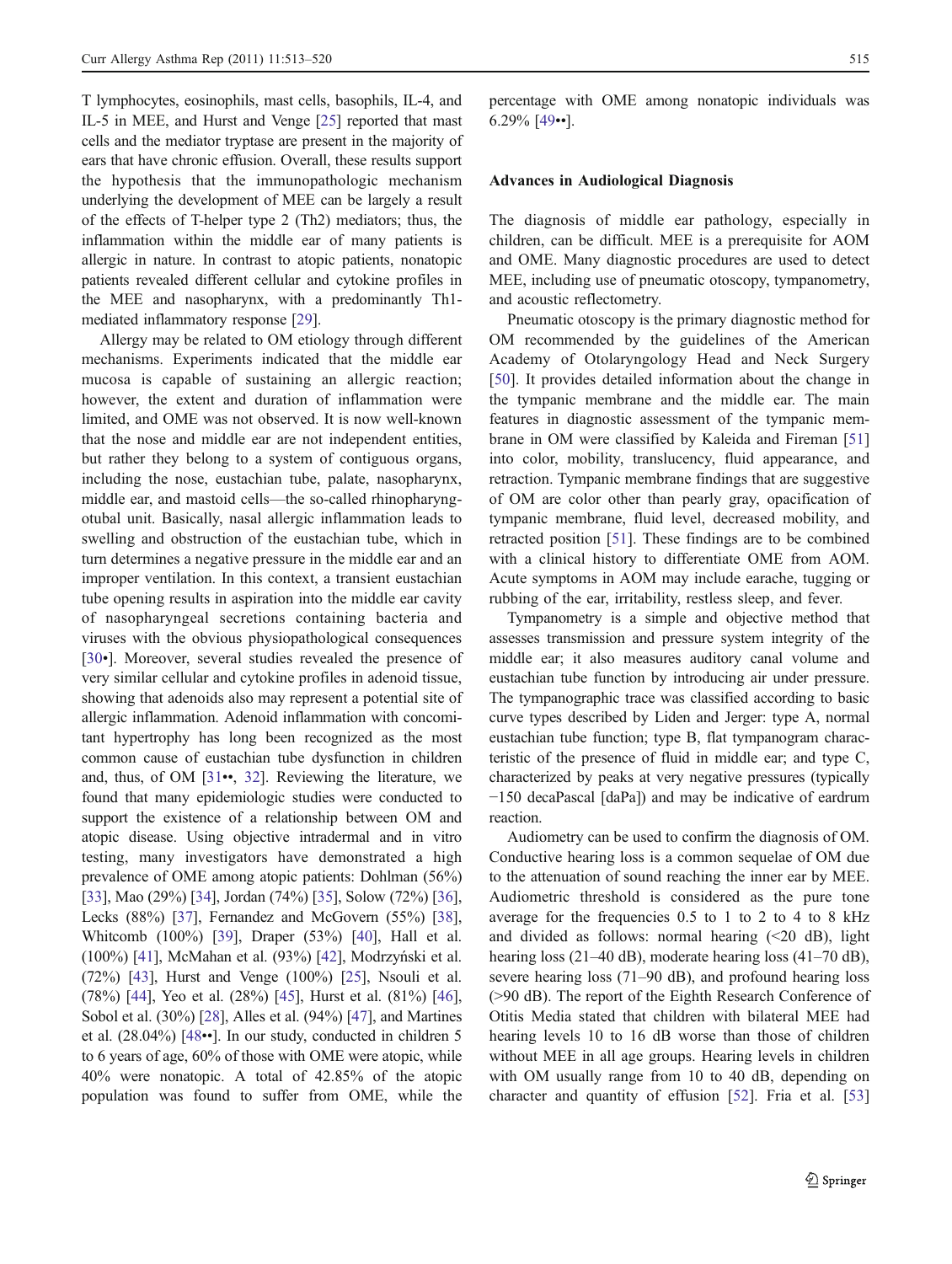reported an average air conduction threshold of 27 dB in 540 children 2 to 12 years old with OME, while Ungkanont et al. [\[54](#page-7-0)•] reported 31.7 dB.

## Audiological Findings in Atopic Children

As stated previously, data in the literature support the hypothesis that allergic inflammation may have a role in the genesis and recurrence of OM. Certainly, atopy is recognized as a risk factor; therefore, many epidemiologic studies were performed to assess whether audiological measurements in atopic individuals suffering from OM are significantly different compared with those of nonatopic individuals (Table [1\)](#page-4-0).

#### Tympanometric Measurements

In 2005, considering the impact of chronic middle ear disease regardless of age, Lazo-Saenz et al. [\[55\]](#page-7-0) conducted a study to assess eustachian tube function using tympanometry in individuals with AR and to compare them with healthy individuals with the aim of exploring the magnitude of OM diseases in an at-risk population such as those with allergies. The tympanometric measurements indicated that children and adults with AR had more negative values of tympanometric peak pressure (TPP) than controls ( $P \le 0.05$ ), but the main finding of tympanometry resulted among the children with AR who were younger than 11 years of age. In fact, it was shown that negative values of TPP and abnormal curves were present in 15.5% of children (13% C curves, 3% B curves), while only A curves were found in the control group  $(P=0.03)$  [[55](#page-7-0)]. Also, Yeo et al. [\[45](#page-7-0)] investigated the role of atopy in the development of OME and its effect on eustachian tube function after nasal provocation tests by tympanometric measurements. A total of 142 children, ranging in age from 9 months to 12 years, treated in the department of ear, nose, and throat from September 2004 to February 2006, with no history of OME or ear symptoms, were divided into an AR group and a control group  $(n=63)$ and 79 participants, respectively). The AR group consisted of children who had symptoms such as sneezing, watery rhinorrhea, nasal obstruction, and pale or watery nasal mucosae as detected by physical examination, and a positive reaction to house dust, Dermatophagoides farinae, or cockroach mix in allergy skin reaction tests. Of the 63 patients in the AR group in whom the authors performed nasal provocation tests, 6.3% were found to be type B or C by tympanometry, compared with 3.8% in the control group [\[45\]](#page-7-0).

Three years earlier, another study in humans tried to establish a retrospective causal linkage by studying patients with chronic OM to determine the history of allergic background. In this study, Sente et al. [\[56](#page-7-0)] concluded that 25% of participants overall (200 patients aged 5–19 years), 80% of whom ranged in age from 5 to 9 years, with diagnosed eustachian tube dysfunction also suffered from AR. Moreover, the tympanometric results showed a significant difference between B and C curves (86.5% and 13.5%, respectively, for B and C type) [\[56](#page-7-0)].

Leo et al. [[57\]](#page-7-0) recently evaluated the prevalence of middle ear dysfunction, as assessed by tympanometry, in children 1 to 14 years of age with chronic sinusitis among a large group of patients with chronic respiratory symptoms, and its possible relationship with respiratory allergy. From a population of 1,810 children, 288 (15.9%) had a clinical diagnosis of chronic sinusitis; of these, altered pressure of the middle ear was found in 76.4%, with a significantly higher prevalence among the younger children  $(P<0.001)$ . This seems to confirm that URTI is one of the predisposing factors to OM development; moreover, the authors showed that a positive reaction to skin prick test was found in 86 children (29.9%), with a prevalence of positivity significantly different among various age groups  $(P=0.01)$ . In particular, the percentage values, 31.8% for children aged 3 to 6 years and 34.1% for those older than 6 years of age, were higher than those of the healthy population (10%– 15%). Among atopic individuals, 26.7% were type C tympanogram, while 43% were type B. Altered tympanogram was observed in 100% of atopic children younger than 3 years of age, in 74.3% aged 3 to 6 years, and in 46.7% older than 6 years of age. The results demonstrate that eustachian tube dysfunction is very common in children with chronic sinusitis, but the dysfunction significantly decreases in frequency with age, showing a rate of 87.5% in children younger than 3 years of age, of 79.6% in those 3 to 6 years of age, and in 54.5% of those older than 6 years of age. The anatomic development of the upper airway associated with higher prevalence of atopy in younger children probably explains this change [\[57\]](#page-7-0). Confirmation of these recent findings in a clinical research setting has been poor, even though a study conducted by Ulualp et al. [\[58](#page-7-0)] among patients 4 to 11 years of age with combined chronic OME and elevated numbers of adenoid mast cells using tympanometry showed a flat pattern with no apparent change in compliance of all diseased ears, although it was within normal limits in patients with isolated chronic adenoiditis with no appearance of atopy. Our previous study, conducted in children suffering from OME aged 5 to 6 years with the aim of evaluating the role of atopy in children attending primary school in Western Sicily and focusing on the audiological characteristics among atopic and nonatopic individuals suffering from OME, showed a statistically significant predominance of B tympanograms in atopic children (79.1%) compared with nonatopic children (56%) and with an OME population (70.59%). The study of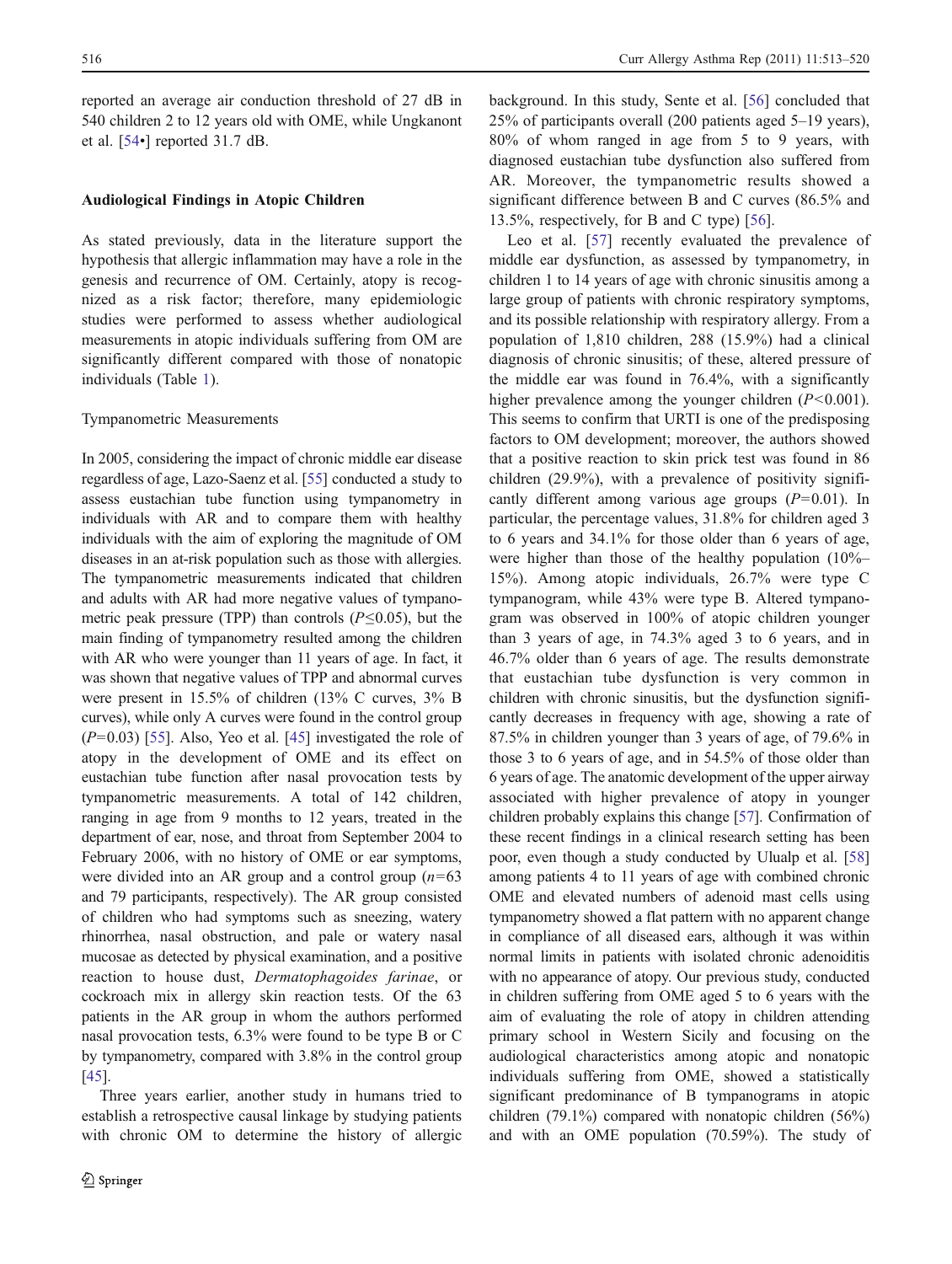<span id="page-4-0"></span>Table 1 Published studies reporting audiological measurements in children with otitis media and atopy

| Study                          | Year | Study design                                                                                              | Sample <sup>a</sup>                                                                                                         | Outcome                                                                                                                                                                                                                                                                                                                                                                                                                                                                                                                                                                                                                                                                                                                                                                                             |
|--------------------------------|------|-----------------------------------------------------------------------------------------------------------|-----------------------------------------------------------------------------------------------------------------------------|-----------------------------------------------------------------------------------------------------------------------------------------------------------------------------------------------------------------------------------------------------------------------------------------------------------------------------------------------------------------------------------------------------------------------------------------------------------------------------------------------------------------------------------------------------------------------------------------------------------------------------------------------------------------------------------------------------------------------------------------------------------------------------------------------------|
| Ulualp<br>et al. $[58]$        | 1999 | Role of adenoid<br>mast cells in the<br>pathogenesis of<br>OME                                            | Istanbul, Turkey;<br>40 children aged<br>$4 - 11$ y                                                                         | Tympanic membrane opaque and mildly retracted in<br>100% of children with elevated number of adenoid<br>mast cells; flat pattern in 100% of tympanometry; pure<br>tone audiometry abnormal in 100% with a significant<br>difference between the children with adenoid mast cell<br>count below mean and patients with adenoid mast cell<br>count above mean $(P<0.05)$                                                                                                                                                                                                                                                                                                                                                                                                                              |
| Sente<br>et al. [56]           | 2001 | Incidence of allergic<br>rhinitis in cases of<br>eustachian tube<br>dysfunction                           | Subotica, Croatia;<br>200 individuals aged<br>5-19 y (80% ranged<br>in age from $5-9$ y)                                    | 26% of individuals with eustachian tube dysfunction<br>suffered from allergic rhinitis; 86.5% type B<br>tympanogram; 13.5% C curve                                                                                                                                                                                                                                                                                                                                                                                                                                                                                                                                                                                                                                                                  |
| Modrzyński<br>et al. $[43]$    | 2003 | Results of<br>tympanometry in<br>children with adenoid<br>hypertrophy and<br>coexisting allergy           | Grudziadz, Poland;<br>89 children aged<br>$4 - 10y$                                                                         | 40.5% of children with secretory otitis had positive skin<br>tests; 72% of atopic children presented with type B<br>tympanogram (19% type C); 21% of nonatopic children<br>presented with type B tympanogram (70% type C)                                                                                                                                                                                                                                                                                                                                                                                                                                                                                                                                                                           |
| Lazo-Sàenz<br>et al. [55]      | 2005 | Evaluation of eustachian<br>tube dysfunction in<br>allergic rhinitis<br>by tympanometry                   | Torreòn, Mexico; 57<br>children; mean age,<br>$8.8 \pm 4.2$ y for<br>allergic patients and<br>$7.11 \pm 4.0$ y for controls | Abnormal curves in 15.5% of cases (13% C curves, 3% B<br>curves); normal curves in 100% of controls $(P=0.03)$ ;<br>mean value for tympanometric peak pressure: cases,<br>$-54\pm66.2$ daPa; controls, $-6.17\pm9.44$ daPa, with<br>significant tympanometric abnormalities among the<br>groups $(P<0.05)$                                                                                                                                                                                                                                                                                                                                                                                                                                                                                          |
| Yeo<br>et al. $[45]$           | 2007 | Role of allergic rhinitis<br>in the development<br>of OME                                                 | Seoul, South Korea;<br>264 children aged<br>$0.9 - 15$ y                                                                    | 6.3% of atopic individuals (4 of 63 cases) had abnormal<br>tympanometric curves, compared with 3.8% of controls<br>$(3 \text{ of } 79 \text{ controls})$                                                                                                                                                                                                                                                                                                                                                                                                                                                                                                                                                                                                                                            |
| Leo<br>et al. [57]             | 2008 | Tympanometric alterations<br>in children with chronic<br>sinusitis and positive or<br>negative skin tests | Milan, Italy; 288<br>children aged<br>$1.9 - 14$ y                                                                          | 76.4% (220 of 288) of children with chronic sinusitis presented<br>with altered pressure of middle ear, with a higher prevalence<br>among younger children $(P<0.001)$ ; skin prick test positive<br>in 29.9% of these ( $P=0.01$ ); altered tympanogram in 100%<br>of atopic individuals aged $\leq$ 3 y, in 74.3% aged 3–6 y, and in<br>46.7% aged >6 y                                                                                                                                                                                                                                                                                                                                                                                                                                           |
| Martines<br>et al. $[59]$      |      | 2010 Role of atopy in OME                                                                                 | Western Sicily, Italy;<br>310 children aged<br>$5-6y$                                                                       | OME prevalence rate, 42.85% for atopic individuals and<br>6.3% for nonatopic individuals ( $P<0.001$ ); OME bilateral in<br>79.2% of atopic and 56.3% of nonatopic individuals; B<br>tympanogram in 70.6%, 79.1% for atopic and 56% for<br>nonatopic individuals $(P=0.04)$ ; mean air conduction pure<br>tone of 31.97 dB for atopic and 29.8 dB for nonatopic<br>individuals $(r=0.99; P<0.001)$                                                                                                                                                                                                                                                                                                                                                                                                  |
| Martines<br>et al. $[48\cdot]$ | 2011 | Statistical study of<br>audiological findings<br>in OME children with<br>or without atopy                 | Western Sicily, Italy;<br>123 children aged<br>$5-6y$                                                                       | ANOVA test for ear canal volume $(P<0.05)$ : OME population<br>$0.65 \pm 0.38$ mL, $0.59 \pm 0.37$ mL for B tympanogram,<br>$0.79 \pm 0.36$ mL for C tympanogram; atopic individuals,<br>$0.64 \pm 0.38$ mL, $0.6 \pm 0.38$ mL for B tympanogram,<br>$0.78 \pm 0.37$ mL for C tympanogram; nonatopic individuals,<br>$0.66 \pm 0.37$ mL, $0.56 \pm 0.35$ mL for B tympanogram,<br>$0.80\pm0.37$ mL for C tympanogram; ANOVA test for<br>tympanometric peak pressure $(P<0.05)$ : OME population,<br>$-251.75 \pm 112.24$ daPa; atopic individuals, $-312.11 \pm 85.49$<br>daPa; nonatopic individuals, -202.36±110.12; ANOVA test<br>for static compliance $(P<0.05)$ : OME population,<br>$0.59 \pm 0.23$ mL; atopic individuals, $0.51 \pm 0.12$ mL;<br>nonatopic individuals, $0.65 \pm 0.28$ mL |

<sup>a</sup> All studies listed were case-control studies

ANOVA analysis of variance; daPA decaPascal; OME otitis media with effusion

tympanometric measurements has revealed significant differences among the considered groups  $(P<0.05)$ . Ear canal volume resulted in all cases being within normal range (0.4– 1.0 mL), but lower values were seen in atopic children (mean value,  $0.64 \pm 0.38$  mL) with respect to nonatopic individuals and to the total OME population  $(0.66\pm0.37 \text{ mL}$  for nonatopic individuals and 0.65±0.38 mL for the OME population). The evaluation of TTP and of static compliance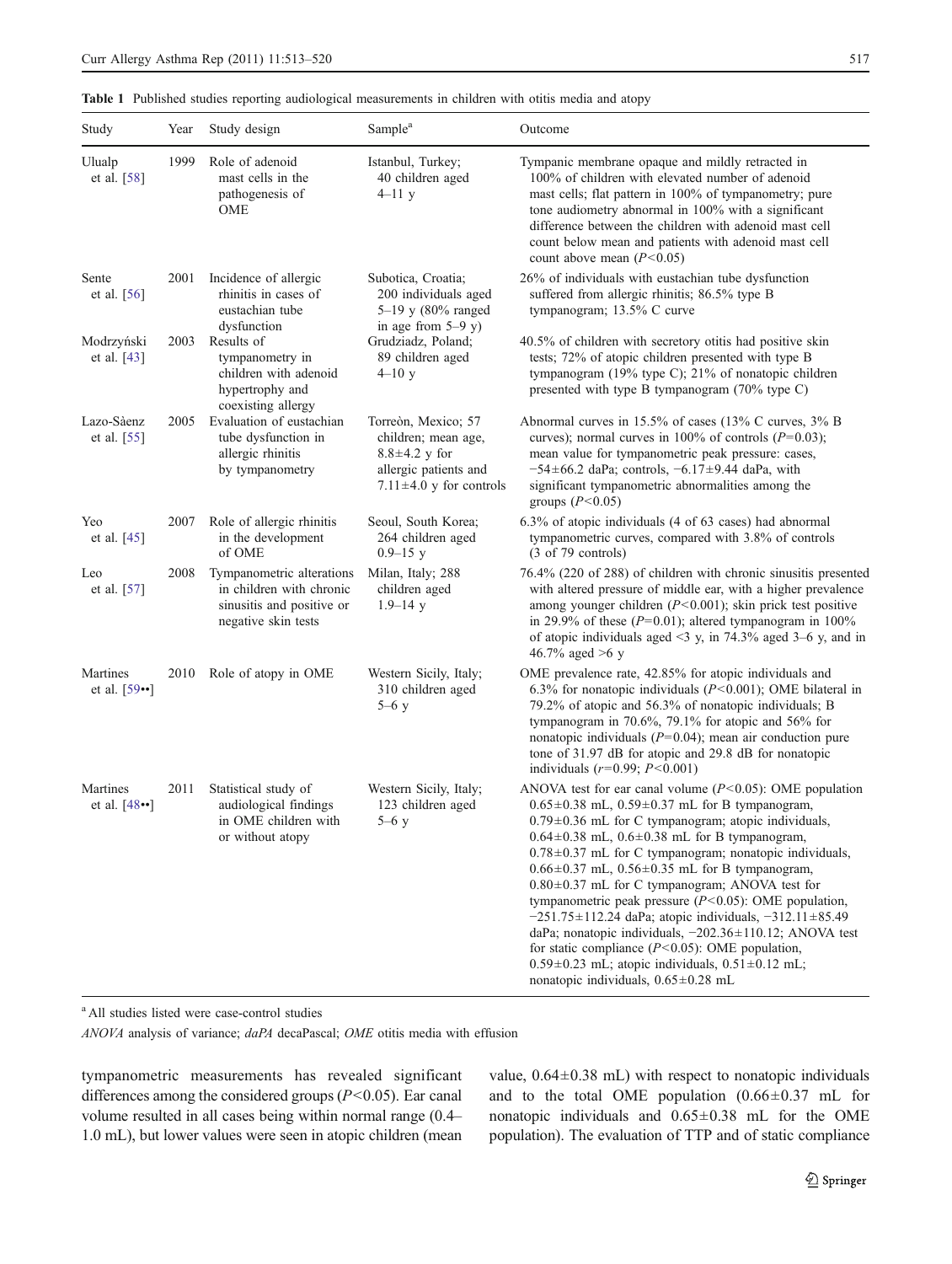(SC) among the OME population with C tympanogram also demonstrated that lower average values of TTP and SC were found in atopic children  $(P<0.05)$ . In particular, among the atopic population, the TTP average result was  $-312.11\pm85.49$ daPa and the SC mean value was  $0.51 \pm 0.12$  mL, while for nonatopic OME sufferers, the TTP average was −202.36± 110.12, and the SC mean value was  $0.65 \pm 0.28$  mL [[59](#page-7-0)••].

## Audiometric Measurements

As stated above, conductive hearing loss in OM results from the attenuation of sound reaching the inner ear, usually consisting of 20 to 30 dB, even if the degree of loss varies depending on character and quantity of effusion [\[60](#page-7-0)]. Ulualp et al. [\[58](#page-7-0)] conducted a study in children 4 to 11 years of age who suffered from chronic adenoiditis, with the aim of evaluating the possible relationship between atopy-adenoid mast cells and OME and/or hearing loss. The patients were divided into two groups—OME-A (chronic OME and chronic adenoiditis) and isolated chronic adenoiditis—and underwent pure tone audiometry and adenoidectomy. In addition, adenoid mast cells were counted in each specimen. By comparing the adenoid mast cells of the two groups, the number of adenoid mast cells in the OME-A group (median, 80) was found to be significantly greater than that in the isolated chronic adenoiditis group (median, 38;  $P<0.05$ ), confirming the contribution of atopy to the pathogenesis of OME. By comparing the hearing thresholds of the groups, it was shown that all isolated chronic adenoiditis patients had a normal hearing threshold, while those in the OME-A group had hearing thresholds ranging from 12 to 52 dB. Moreover, the possible relationship of adenoid mast cells to hearing thresholds in OME-A patients was evaluated by comparing the hearing thresholds of OME-A patients with a mast cell count above the mean of OME-A group, and hearing thresholds of OME-A patients with a mast cell count below the mean of OME-A group. The authors found that OME-A patients with an adenoid mast cell count above the mean of the OME-A group had significantly higher hearing thresholds compared with OME-A patients with a mast cell count below the mean of OME-A group (33 $\pm$ 2 dB and 24 $\pm$ 2 dB, respectively; P< 0.05), with a correlation coefficient r of 0.44 ( $P=0.004$ ) [[58\]](#page-7-0).

In our report, the mean air conduction pure tone was 29.8 dB for nonatopic individuals and 31.97 dB for atopic children, with an index correlation  $r$  of 0.99 ( $P < 0.0001$ ). In both groups, hearing sensitivity ranged from slight hearing loss (20–40 dB) to moderate hearing loss (40–70 dB), but 75% of cases with moderate hearing loss were atopic (three of four children). The correlation between atopy and a hearing dysfunction resulted de facto from the evidence that the worst hearing threshold level of 55 dB, extremely rare in individuals with OME, was found in a patient with positive skin test; finally, there was evidence of a statistically significant difference in predominance of bilateral OME in atopic individuals (79.2%) compared with nonatopic individuals (56.3%) and with the total OME population (70%). From the regression analysis, in fact, it was found that the relative risk for bilateral OME increases significantly in the presence of atopy  $(r=0.99; P=0.005)$  [[59](#page-7-0)••].

# Otoscopic Examination

Data in the literature are lacking with regard to otoscopic findings for both the general population and for atopic children suffering from OM. Otoscopic examination of patients with combined chronic OME and an elevated number of adenoid mast cells, as mentioned by Ulualp et al. [\[58](#page-7-0)], revealed that 97.5% of tympanic membranes were opaque and mildly retracted, while patients with isolated chronic adenoiditis have gray, translucent, and mobile tympanic membranes. From these observations, the question naturally arises of whether the otoscopic findings and the OM sequelae in atopic individuals are different from those among the general OM population?

Since Li et al. [[61\]](#page-7-0) found that repeated OM represents one of the clinical predictors of tympanic membrane retraction, as in atopic children, perennial allergic inflammation causes persistent blockage and dysfunction of the eustachian tube and thus repeated inflammations of the middle ear, it may be assumed that atopic children suffering from OM should present with a greater prevalence of persistent retraction than nonatopic OM sufferers. Also, for the tympanosclerosis, intended as OM sequelae, it may be possible to make some observations; in fact, to illuminate the correlation of inflammatory mediators in OM and tympanosclerosis development, Flodin and Hultcrantz [\[62](#page-7-0)] investigated the inflammatory parameters in an animal model after inoculation of S. pneumoniae into the middle ear, as well as in children suffering from secretory OM and in patients with already established tympanosclerosis. Results showed the presence of macrophages, T cells, and B cells, and increased expression of IL-6 in rats after AOM induction, as well as in human biopsies. In particular, IL-6 expression was shown in a higher percentage of biopsies of children suffering from OM during its active phase [[62\]](#page-7-0). As it is universally accepted, IL-6 represents one of the principal allergic mediators, and, consequently, it is an atopic component of OM and could induce in time to a clinical stage known as tympanosclerosis

# Conclusions

Data in the literature data seem to support the hypothesis that allergic inflammation plays a role indirectly in the genesis and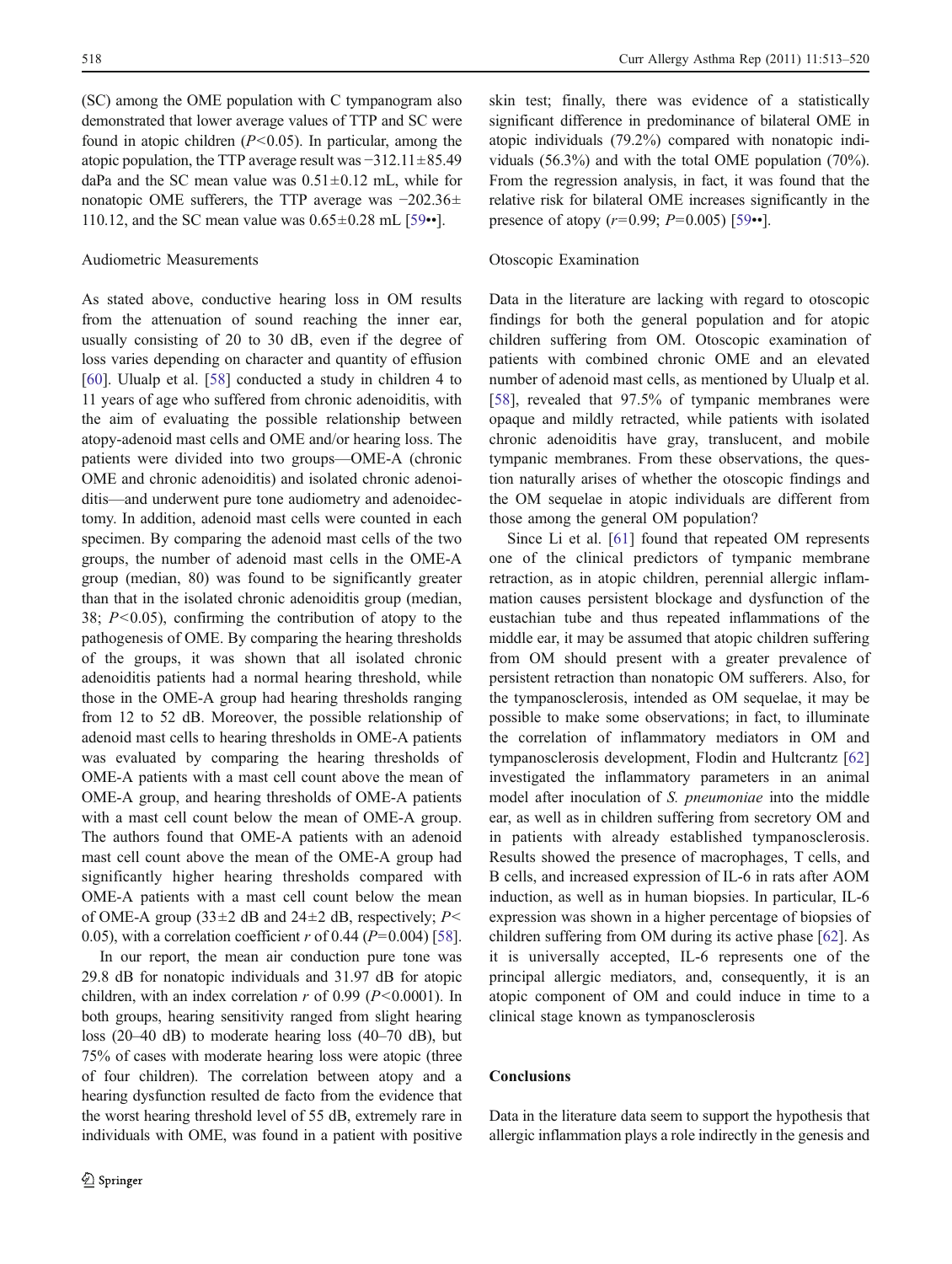<span id="page-6-0"></span>recurrence of OM by causing a persistent blockage of the eustachian tube or directly by means of middle ear mucosa inflammation. Several studies have shown a predominance of eosinophils, T lymphocytes, and Th2 mediators in the MEE, providing evidence that the inflammation within the middle ear of OM patients is allergic in nature. Moreover, in recent years, there has been increasing interest in the role played by the adenoids. Studies have suggested that adenoids may represent a potential site of allergic inflammation that can have an effect on eustachian tube function through the release of chemical mediators and concomitant hypertrophy, providing a further link between allergy and middle ear disease. The role of atopy in the development and persistence of OM is supported by different audiological characteristics between atopic and nonatopic individuals. Several studies have shown that the entity of OM seems to be different from OM caused by tubal dysfunction secondary to allergic inflammation. In fact, data have shown significant differences in active tubal function, in hearing acuity, and in the frequency of tympanic membrane changes, with a predominance of altered tympanograms and greater hearing loss in atopic children as compared with nonatopic children. However, very few studies have dealt with otoscopic examination in atopic individuals, so further studies are needed in this area.

Disclosure No potential conflicts of interest relevant to this article were reported.

#### References

Papers of particular interest, published recently, have been highlighted as:

- Of importance
- Of major importance
- 1. Williamson I. Otitis media with effusion. Clin Evid. 2002;7:469–76.
- 2. Kubba H, Pearson JP, Birchall JP. The etiology of otitis media with effusion: a review. Clin Otolaryngol Allied Sci. 2000;25 (3):181–94.
- 3. Saim A, Saim L, Saim S, Ruszymah BHI, Sani A. Prevalence of otitis media with effusion among pre-school children in Malaysia. Int J Pediatr Otorhinolaryngol. 1997;41:21–8.
- 4. Takata GS, Chan LS, Morphew T, Mangione-Smith R, Morton SC, Shekelle P. Evidence assessment of the accuracy of methods of diagnosing middle ear effusion in children with otitis media with effusion. Pediatrics. 2003;112:1379–87.
- 5. Rovers MM, Schilder AGM, Zielhuis GA, Rosenfeld RM. Otitis media. Lancet. 2004;363:465–73.
- 6. Paradise JL, Rockette HE, Colborn DK, Bernard BS, Smith CG, Kurs-Lasky M, et al. Otitis media in 2253 Pittsburgh-area infants: prevalence and risk factors during the first two years of life. Pediatrics. 1997;99(3):318–33.
- 7. Casselbrant ML, Mandel EM. Epidemiology. In: Rosenfeld RM, Bluestone CD, editors. Evidence-based otitis media. 2nd ed. Hamilton: BC Decker; 2003. p. 147–62.
- 8. De Ru JA, Grote JJ. Otitis media with effusion: disease or defense? A review of the literature. Int J Pediatr Otorhinolaryngol. 2004;68:331–9.
- 9. Zielhuis GA, Rach GH, Den Bosch V, Den Broek V. The prevalence of otitis media with effusion: a critical review of the literature. Clin Otolaryngol. 1990;15:283–8.
- 10. Okur E, Yildirim I, Kilic MA, Guzelsoy S. Prevalence of otitis media with effusion among primary school children in Kahramanmaras, in Turkey. Int J Pediatr Otorhinolaryngol. 2004;68  $(5):557-62.$
- 11. Martines F, Bentivegna D, Di Piazza F, Martinciglio G, Sciacca V, Martines E. The point prevalence of otitis media with effusion among primary school children in Western children. Eur Arch Otorhinolaryngol. 2010;267(5):709–14. This article describes the prevalence of OME among children in the Mediterranean area, comparing the results with other countries. Moreover, this article evidences how atopy could represent one of the most important risk factors for otitis, especially in Sicily, where its action can be improved by weather (high humidity).
- 12. Schilder G, Zielhuis GA, Van Den Broek P. The otological profile of a cohort of Dutch 7.5–8-year-olds. Clin Otolaryngol. 1993;18(1):48–54.
- 13. El-Sayed Y, Zakzouk S. Point prevalence of type B tympanogram in Riyadh. Int J Pediatr Otorhinolaryngol. 1995;31(1):53–61.
- 14. Apostolopoulos K, Xenelis J, Tzagaroulakis A, Kandiloros D, Yiotakis J, Papafragou K. The point prevalence of otitis media with effusion among school children in Greece. Int J Pediatr Otorhinolaryngol. 1998;44(3):207–14.
- 15. •• Daly KA, Hoffman HJ, Kvaerner KJ, Kvestad E, Casselbrant ML, Homoe P, et al. Epidemiology, natural history, and risk factors: panel report from the Ninth International Research Conference on Otitis Media. Int J Pediatr Otorhinolaryngol. 2011;74(3):231–40. This is a report from an international conference that identified in atopy one of the main factors in OM development.
- 16. Lim DJ, Chun YM, Lee HY, et al. Cell biology of tubotympanum in relation to pathogenesis of otitis media: a review. Vaccine. 2000;19 suppl 1:S17–25.
- 17. Bluestone CD. Eustachian tube function and dysfunction. In: Rosenfeld RM, Bluestone CD, editors. Evidence-based otitis media. Hamilton: BC Decker; 1999. p. 137–56.
- 18. Bluestone CD. Pathogenesis of otitis media: role of eustachian tube. Pediatr Infect Dis J. 1996;15:281–91.
- 19. U.S. Department of Health and Human Services, Chapter 28: Vision and hearing. In Healthy People 2010 Midcourse Review, U.S. Government Printing Office, Washington, DC, 2006, 28–5.
- 20. Fireman P. Therapeutic approaches to allergic rhinitis: treating the child. J Allergy Clin Immunol. 2000;105:616–21.
- 21. Proets AW. Allergy in middle ear and internal ear. Ann Otol. 1931;40–61.
- 22. Koch H. Allergical investigations of chronic otitis. Acta Otolaryngol Suppl. 1947;(suppl.62):1–202.
- 23. Shambaugh Jr G. Pathology and clinical course of inflammatory diseases of the middle ear. In: Shambaugh Jr G, editor. Surgery of the ear. Philadelphia: W.B. Saunders Co.; 1967. p. 271–2.
- 24. Wright ED, Miotto D, Giguere C, Hamid Q. Increased expression of major basic protein (MBP) and interleukin-5(IL-5) in middle ear biopsy specimens from atopic patients with persistent otitis media with effusion. Otolaryngol Head Neck Surg. 2000;123:533–8.
- 25. Hurst DS, Venge P. Evidence of eosinophil, neutrophil, and mastcell mediators in the effusion of OME patients with and without atopy. Allergy. 2000;55:435–41.
- 26. Nagamine H, Iino Y, Kojima C, Miyazawa T, Iida T. Clinical characteristics of so called eosinophilic otitis media. Auris Nasus Larynx. 2002;29:19–28.
- 27. Jang CH, Kim YH: Characterization of cytokines present in pediatric otitis media with effusion: comparison of allergy positive and negative. Int J Pediatr Otorhinolaryngol. 2002;37–40.